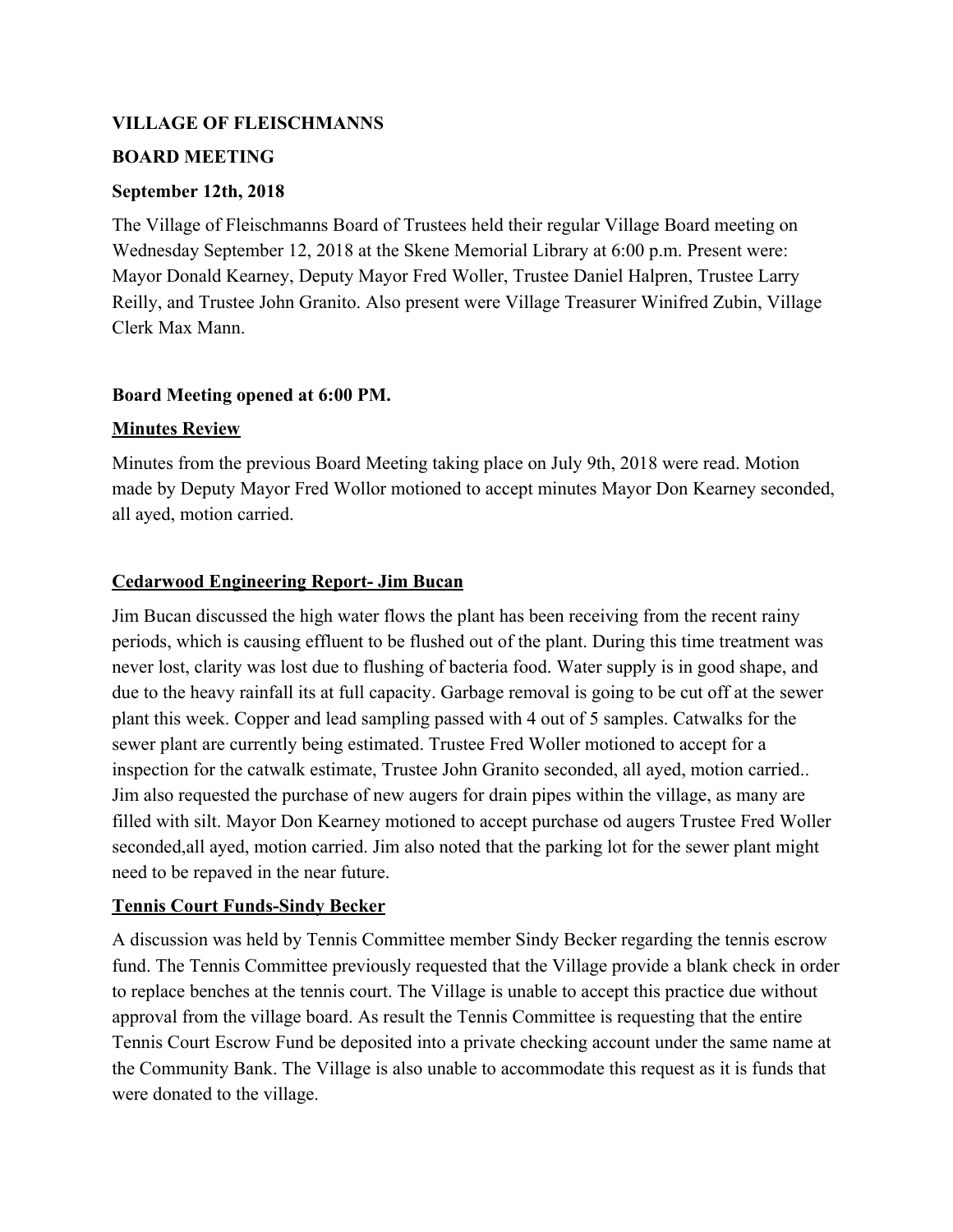## **Zoning and Plannig Board Appointments**

A discussion was held regarding new appointees for the Zoning Board of Appeals and the Planning Board. Terms are up for two members of the Zoning Board along with two new positions for the Zoning Board of Appeals. The Planning Board also has two open positions. The board agreed to put an advertisement for the vacant positions in the Catskill Mountain News as well as the Fleischmanns Flyer.

#### **BAN Renewal**

The BAN contract is up for renewal with a date for signing the contract set on Friday, September 21st at the village office. The contract should not be renewed for more than 5 years, there are legal fees, however no interest.

#### **Water Billing**

A discussion was held regarding a clerical error on John Hokeo's water bill for Account #000260. In the past John was charged with meter install when the meter was already installed.

## **Pool Funding Update**

A discussion was held regarding the village pool. Senator Seward has provided funds for the construction of the pool, \$265,000, and it should also be noted that he is investigating funds for the bridge St. Bridge.

## **Wagner Ave Paving**

Repaving for Wagner Ave is going to begin on Monday the 17th of September. The road is going to be ground down with new pavement and manhole risers being installed on a date when the weather permits. Trustee Fred Woller requested to budget installation of new sidewalks, one by the library, one by Sams Gas Station and one by the intersection of Depot St. and Main St.

## **Treasurer's Report**

Treasurer's Report was presented. Mayor Donald Kearney Motioned to accept report, all ayed, motion carried.

Treasurer Winifred Zubin (absent) had three Resolutions presented: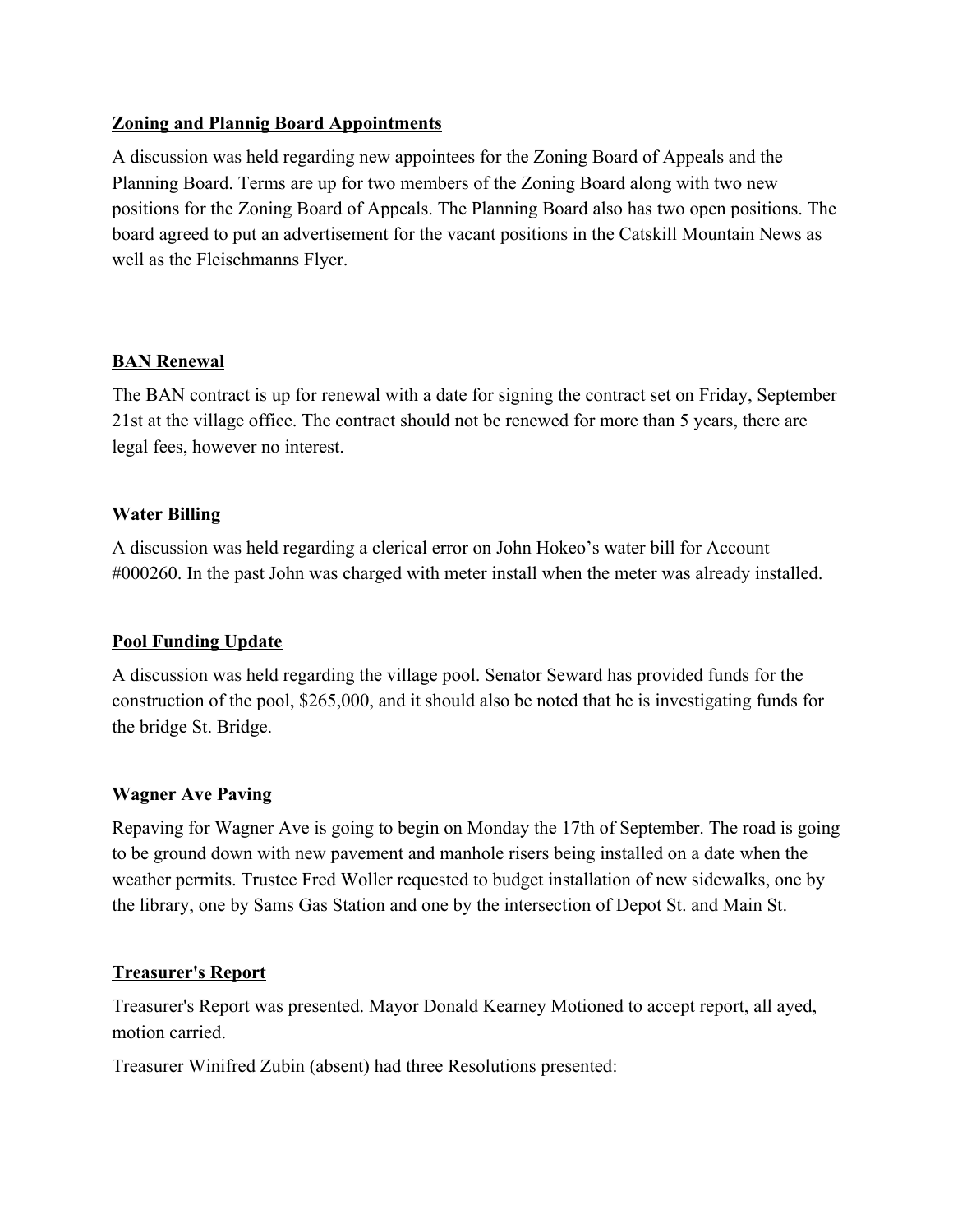## **Resolutions presented**:

# **RESOLUTION RE: Budget Modifications Q1,**

## **WHEREAS**:

And

**WHEREAS**: All expenditures need to be made against adequate budget lines.

**BE IT RESOLVED:** The attached budget modifications for the General Fund and Sewer Fund, as per attached, be adopted.

Motion made by Trustee Larry Reilley to adopt resolution, seconded by fred Woller. All ayed, motion carried.

# **RESOLUTION RE: Records Management Policy**

**WHEREAS**: Village office staff have begun reviewing files and documents that have been archived in the Village office and upstairs in the Museum of Memories

And

**WHEREAS**: The Department of State of New York has established a records management protocol titled Schedule MU-1 that defines records management and retention practices for legal statutory requirements, and from practical requirements

And

**WHEREAS**: Village Staff has sought counsel from the NY State Archives Office which administers the MU-1 program.

**BE IT RESOLVED**: The Village of Fleischmanns adopts the MU-1 Schedule to guide our records management and disposal requirements.

Motion made by Mayor Donald Kearney to adopt resolution, seconded by Trustee Fred Woller. All ayed, motion carried.

# **RESOLUTION RE: Surplus Property**

**WHEREAS:** The Fleischmanns Fire Department has acquired a rescue vehicle to replace an obsolete vehicle.

**AND WHEREAS:** A new trailer was purchased to transport the new rescue vehicle, making the trailer for the obsolete vehicle no longer needed.

**BE IT RESOLVED:** That the old trailer be declared surplus property, and available for sale, as